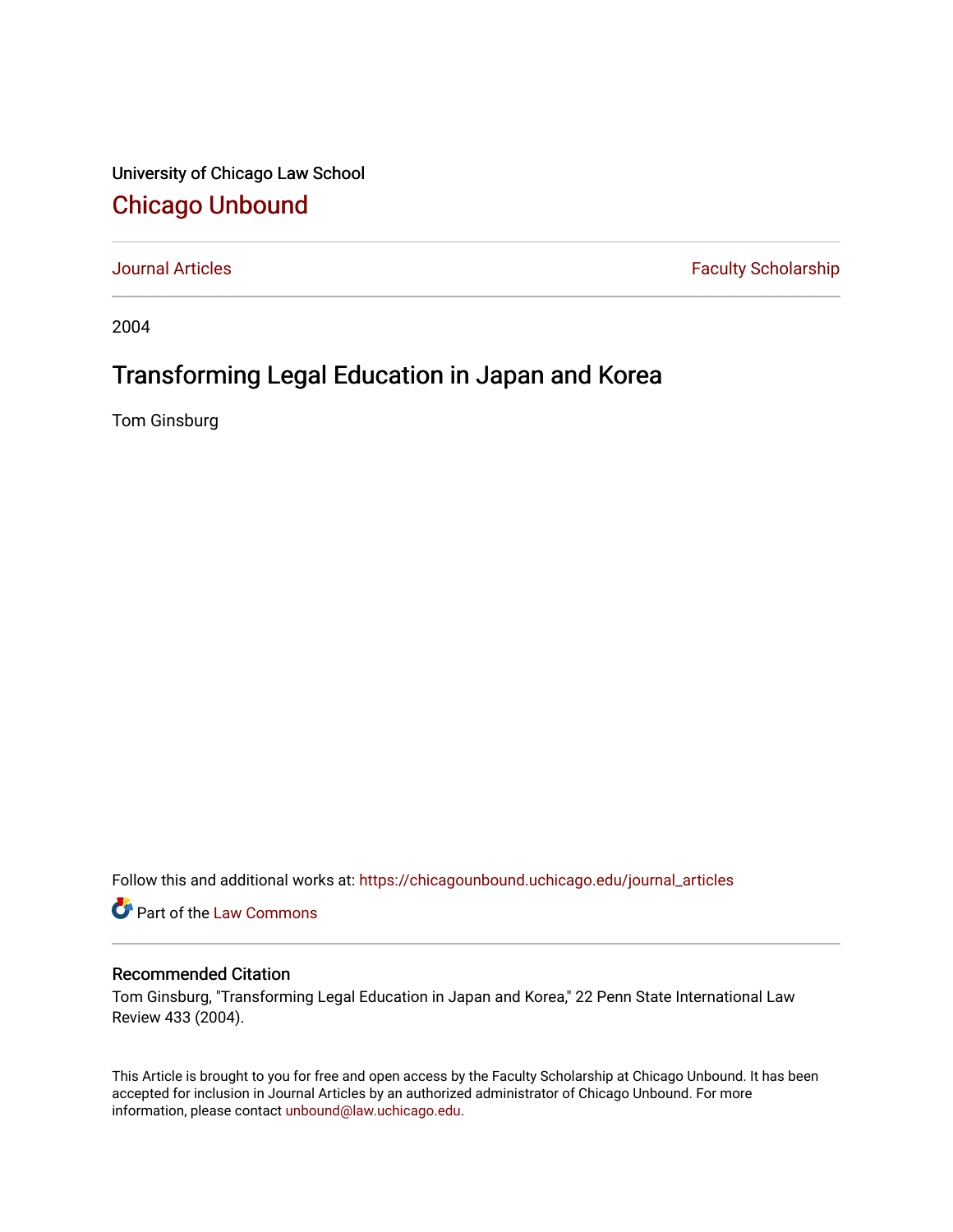## **Transforming Legal Education in Japan and Korea**

### **Tom Ginsburg\***

Looking back to the 1980s, the image of Japan, Korea and the other Asian "Tigers" was very different than it is today. The Japanese economy was soon going to surpass that of the United States, and Japanese companies were buying Pebble Beach, Rockefeller Center and other trophy properties. Popular books warned of the Japanese threat and counseled Americans on how to cope with *Japan as Number One.'* Other Asian countries were close behind.<sup>2</sup> East Asia was viewed as having developed an alternative model of capitalism, based on an activist "developmental state" rather than the free market orthodoxy of Anglo-American capitalism.<sup>3</sup> This model was deemed to be exportable, perhaps even to the United States.

One key feature of this model was that it seemed to be a system of capitalism without lawyers. Bar passage in Northeast Asia was notoriously low, and practicing lawyers did not play the same prominent role in business and government as in the United States. Prominent commentators, including Derek Bok, then-President of Harvard University, focused on the fact that there were about one twentieth the number of legal professionals in Japan per capita as in the United States and called for us to become "more like them."<sup>4</sup> If only our best graduates, Bok suggested, became engineers like the Japanese rather than lawyers, we would be better off.<sup>5</sup>

What a difference a decade makes. The Japanese economy spent the 1990s bouncing in and out of recession. Professor Ezra Vogel,

<sup>\*</sup> Associate Professor of Law and Director, Program on Asian Law, Politics and Society, University of Illinois College of Law.

<sup>1.</sup> EZRA F. **VOGEL, JAPAN** AS **NUMBER ONE** (1979).

*<sup>2.</sup> See, e.g.,* **ALICE AMSDEN,** ASIA'S **NEXT GIANT: SOUTH** KOREA **AND LATE** INDUSTRIALIZATION (1989).

<sup>3.</sup> **CHALMERS JOHNSON,** MITI **AND THE JAPANESE MIRACLE** (1982).

<sup>4.</sup> Derek Bok, *The President's Report to the Board of Overseers of Harvard University for 1981-1982, reprinted in* **33** J. **LEGAL EDUC.** 570 **(1983).**

*<sup>5.</sup> Id.* at 574 (stating that "Engineers make the pie grow larger; lawyers only decide how to carve it up").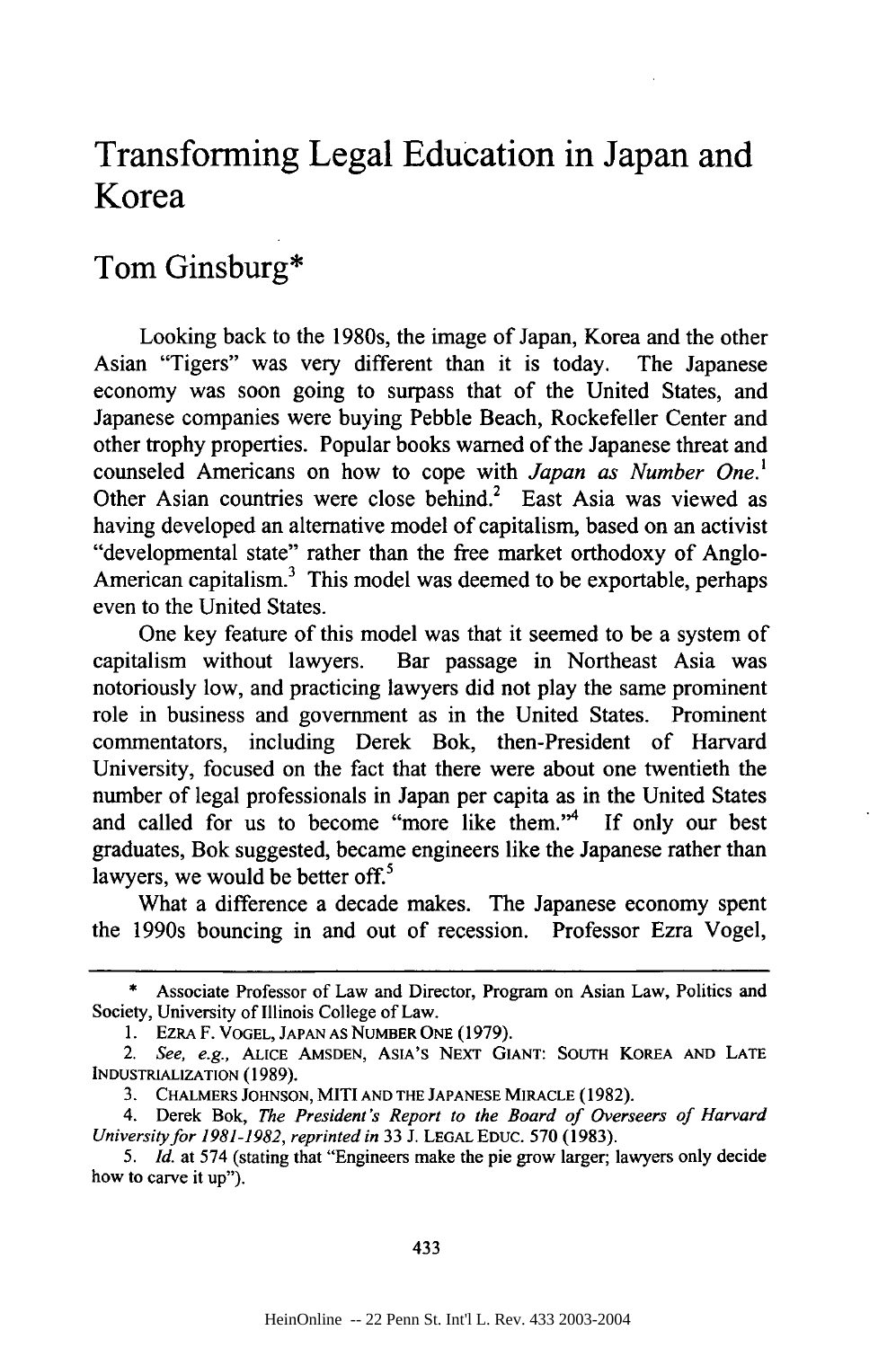whose 1979 book *Japan as Number One?* heralded the earlier era of Japanophilia, authored a new book entitled *Is Japan Still Number One?* and answered in the negative. $6$  Meanwhile, the Korean economy weathered a sudden and severe economic crisis in the mid-1990s, and had to be rescued by the International Monetary Fund. Both countries' economic models have been criticized as stagnant and corrupt, as analysts excoriate many of the very features they had celebrated a few years earlier.<sup>7</sup>

As politicians and bureaucrats in Northeast Asia attempt to resolve their economic malaise, one of the most surprising elements is the idea that law is part of the solution for Japan and Korea. Rather than focusing on the United States having too many lawyers, the issue today is how the countries of Northeast Asia can produce *more* lawyers. Legal education is at the center of the debate over the role of law in ordering society and the need to revitalize economic institutions. In both Japan and Korea, for the first time, there have been proposals to develop three-year graduate legal education programs. Sometimes called "American"-style legal education, the new, controversial model has made inroads in both countries, a rare development in any country outside the Anglo-American tradition.

This story of the introduction of the graduate legal educational apparatus into Northeast Asia is an example of importing legal institutions from outside and provides a comparative context to understand the conditions under which such transplants will not only survive, but thrive. This article will first address the status quo ante by describing the traditional system of legal education in Japan and Korea; it will then discuss the new proposals for reform; finally, it will speculate about where recent developments might lead.

I. Status Quo Ante

The status quo ante was, of course, more complex than the simple imagery of "capitalism without lawyers" suggested. Although Japanese and Korean capitalism may have functioned with a relatively small number of lawyers, legal education was absolutely central to the systems of governance. As in virtually the entire world, legal education was primarily an undergraduate phenomenon and followed the German concept that legal education serves as a pathway to bureaucracy, and to big business, as well as to distinctively legal professions. Legal education was high status, generalist training, rather than specialized graduate, professional, legal education designed to produce practicing

<sup>6.</sup> EZRA F. VOGEL, IS JAPAN STILL NUMBER **ONE?** (2001).

*<sup>7.</sup> Id.*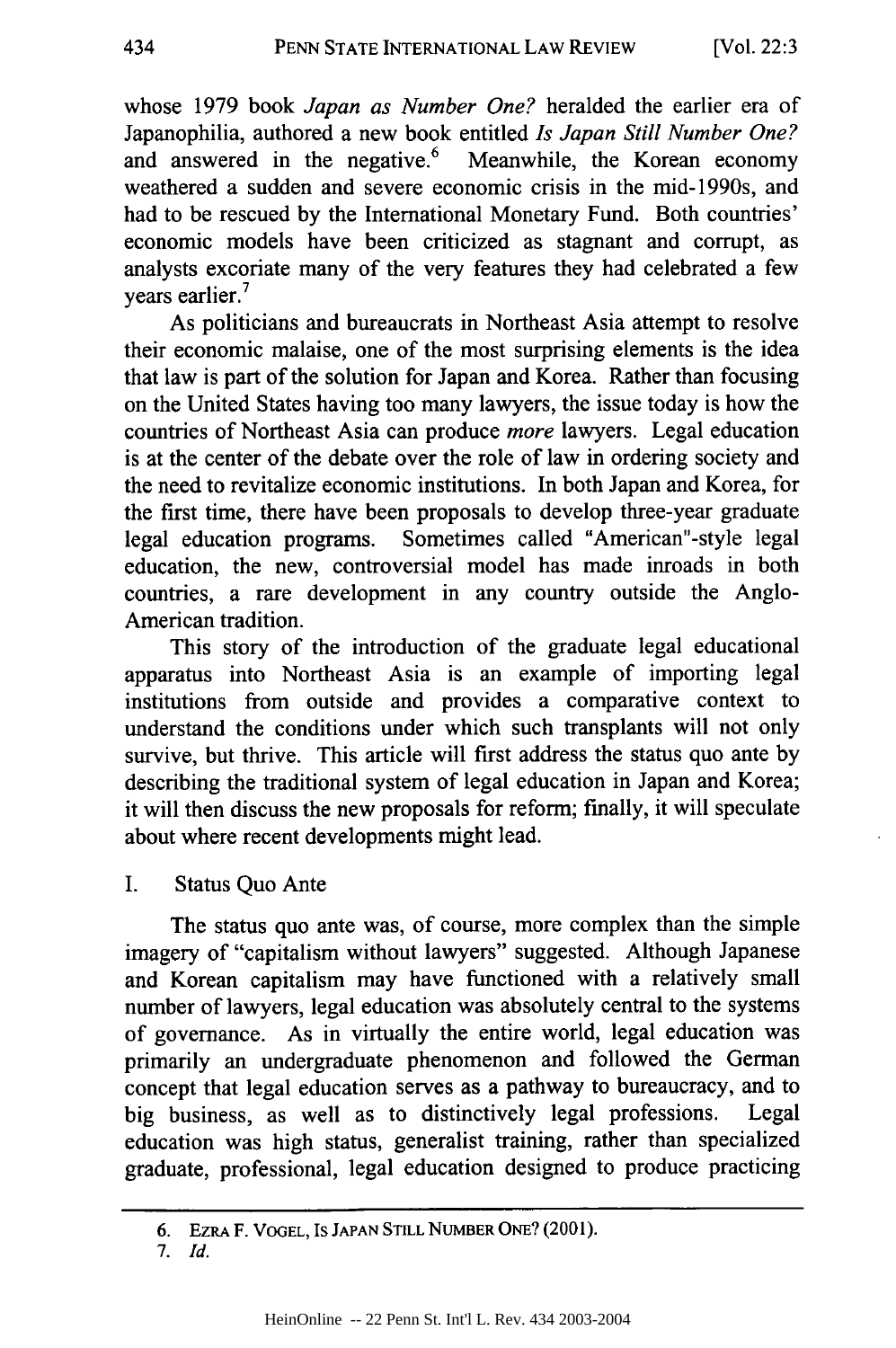lawyers. At the center of the Japanese system was the undergraduate law faculty at Tokyo University, which produced the majority of elite bureaucrats as well as leaders in law, finance and business.<sup>8</sup> Seoul National University played a similar role in Korea.

In both countries, the bar exam was treated as a separate goal for a very small proportion of those who completed undergraduate legal education. Relatively few legal graduates tried to pass the bar, and a very small proportion actually succeeded. The bar pass rates fluctuated between two and three percent in Japan and Korea for most of the postwar period.9 Most bar passers devoted additional years of study to the process beyond the undergraduate degree.

For those lucky and talented few who passed, the bar exam was the gateway to, rather than the end-point of, professional legal training. Special institutions run by the Supreme Courts in both countries, called the Judicial Research and Training Institute (JRTI) in Korea, and the Legal Research and Training Institute (LRTI) in Japan, would accept bar passers and train them together for a two-year period.<sup>10</sup> Prosecutors, judges, and practicing lawyers would be trained together, socialized together, and then disseminated into the work force in their respective fields. In sum, legal education was really divided into three different components-undergraduate legal education, a series of "cram" schools which would prepare one to pass the bar, and, finally, a special professionalized legal education, which came after bar passage and served as the only real practical training one would receive before entry into the various legal professions.

In Japan, the bar exam was administered by a committee consisting of a Justice Ministry official, Secretary General of the Supreme Court, and a practicing attorney recommended by the federation of bar associations (Nichibenren). In Korea, the exam was similarly controlled by the Supreme Court. Exam passage was kept at 500 persons per year in Japan and 300 in Korea. In Japan, the nominal reason was limitation on the capacity of the LRTI building. In fact, the number was kept very small intentionally, through a consensus among the government, courts, and, of course, the practicing bar, which preferred to collect monopoly profits from a restricted profession. Once admitted to the Training

<sup>8.</sup> **JOHNSON,** *supra* note 3, at 58-62 (detailing career choices of Tokyo law graduates and reporting that at one point 73% of officials at the level of department chief or higher were Tokyo graduates).

*<sup>9.</sup> See, e.g.,* JOHN **HALEY,** AUTHORITY WITHOUT POWER 107 (1991) (Japan); Jae Won Kim, American Law Schools in Japan and Korea: A Reform or Mockery? 5 (May 2002) (unpublished manuscript presented at the Law and Society Association Annual Meeting, Vancouver, May 27-31, 2002, on file with author).

<sup>10.</sup> Subsequently reduced to 18 months in Japan.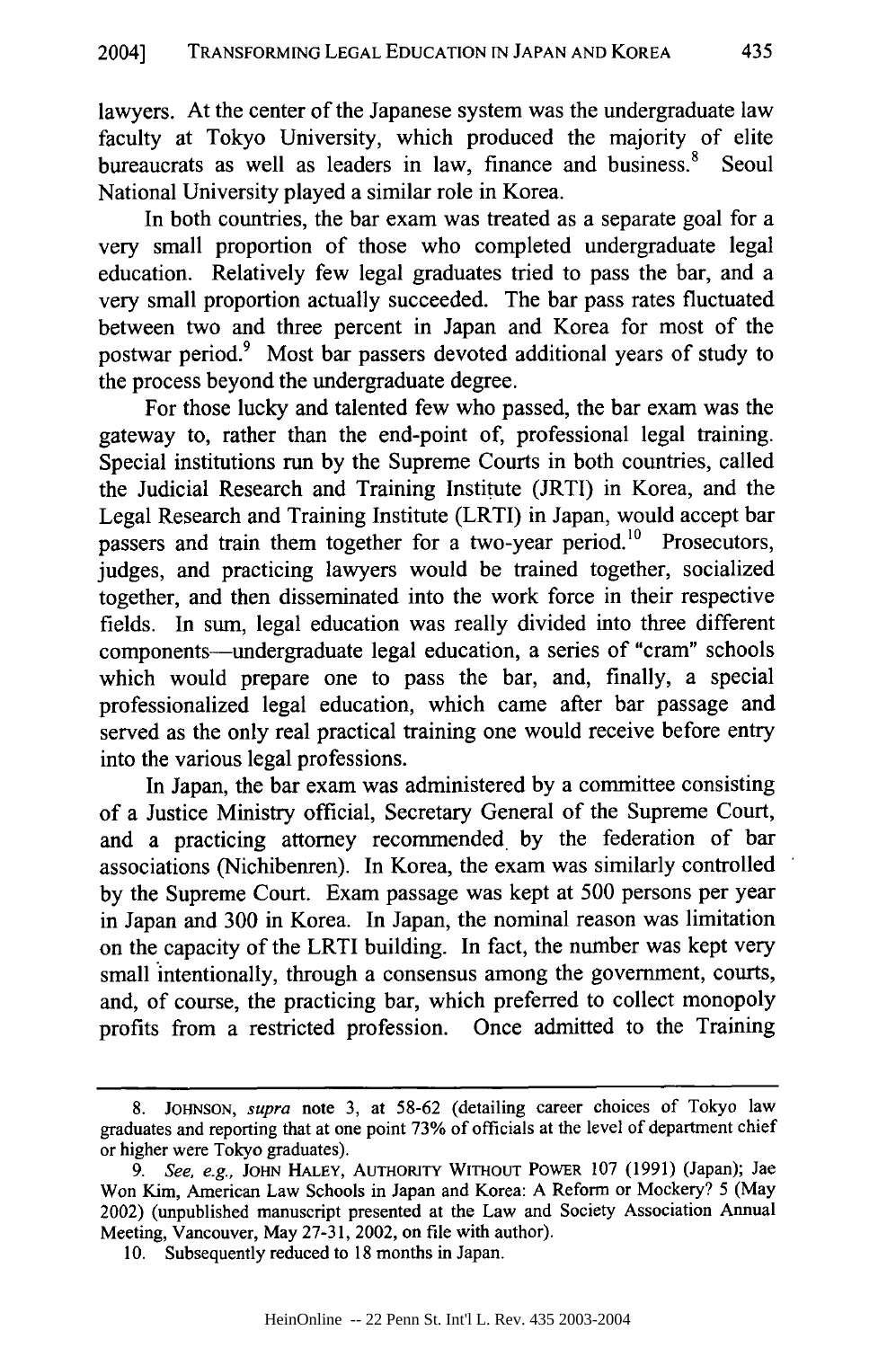Institutes, prospective lawyers undertake a combination of classroom and practical training, during which time an individual might work in all three "branches" of the legal profession: the bar, the court, and the prosecutor's office. This tends to facilitate a corporate identity among the three sub-professions.<sup>11</sup>

There are many implications of this model of restricted access to the legal profession. It is fairly difficult to obtain legal services in both countries, and much of the supposed non-litigiousness of people in each society can be attributed to the lack of the ability to find a lawyer if one is needed.<sup>12</sup> Furthermore, most lawyers are concentrated in the big cities of Seoul, Tokyo, and Osaka. Many people also criticized the quality of legal professionals. Beginning in the late 1980s and accelerating in the 1990s, pressure to change this system developed. The pressure came from several sources. The Ministry of Justice and Supreme Court in Japan wanted to increase the number of prosecutors and judges. Big business began to complain about the lack of capacity in the legal system. As the economy declined, more disputes emerged that deregulation was decreasing government control over the economy. When business is embedded in a network of dense relationships with its workforce, buyers, suppliers, and creditors, disputes can be suppressed or dealt with informally. The shrinking pie (or at least less rapidly expanding pie) may have frayed such "social" ties and led to more disputes. In Korea, democratization beginning in 1987 also contributed to the explosion of civil and administrative litigation.<sup>13</sup> All of these developments reflected a sense that the institutions that had promoted high growth were no longer able to function in the era of economic decline, and trust in the government as a kind of steward of the economy disappeared.

II. Proposals for Reform

The first step in meeting new demands was an expansion in the

13. Jeong-Oh Kim, *The Changing Landscape of Civil Litigation, in* **RECENT** TRANSFORMATIONS IN KOREAN LAW **AND** SOCIETY 321 (Dae-Kyu Yoon ed., 2000).

**<sup>11.</sup>** Actual movement from one profession to another is rare in Japan but a bit more common in Korea, where judges and prosecutors frequently retire into the private bar.

<sup>12.</sup> For variants of the culturalist thesis that Japanese and Koreans preferred to avoid litigation, see Takeyoshi Kawashima, *Dispute Resolution in Contemporary Japan, in* LAW **IN JAPAN: THE LEGAL** ORDER IN **A CHANGING SOCIETY** 41 (Arthur Taylor von Mehren ed., 1963); **PYONG-CHOON** HAHM, KOREAN **JURISPRUDENCE, POLITICS AND CULTURE** (1986); *compare* John **0.** Haley, *The Myth of the Reluctant Litigant,* 4 J. **JAPANESE** STUD. 359 (1978) *and* Setsuo Miyazawa, *Taking Kawashima Seriously: A Review of Japanese Research on Japanese Legal Consciousness and Disputing Behavior,* 21 LAW & SOC'Y REv. 219 (1987) *with* Kun Yang, *Law and Society Studies in Korea: Beyond the Hahm Thesis,* 23 LAW & SoC'Y REv. 891 (1989).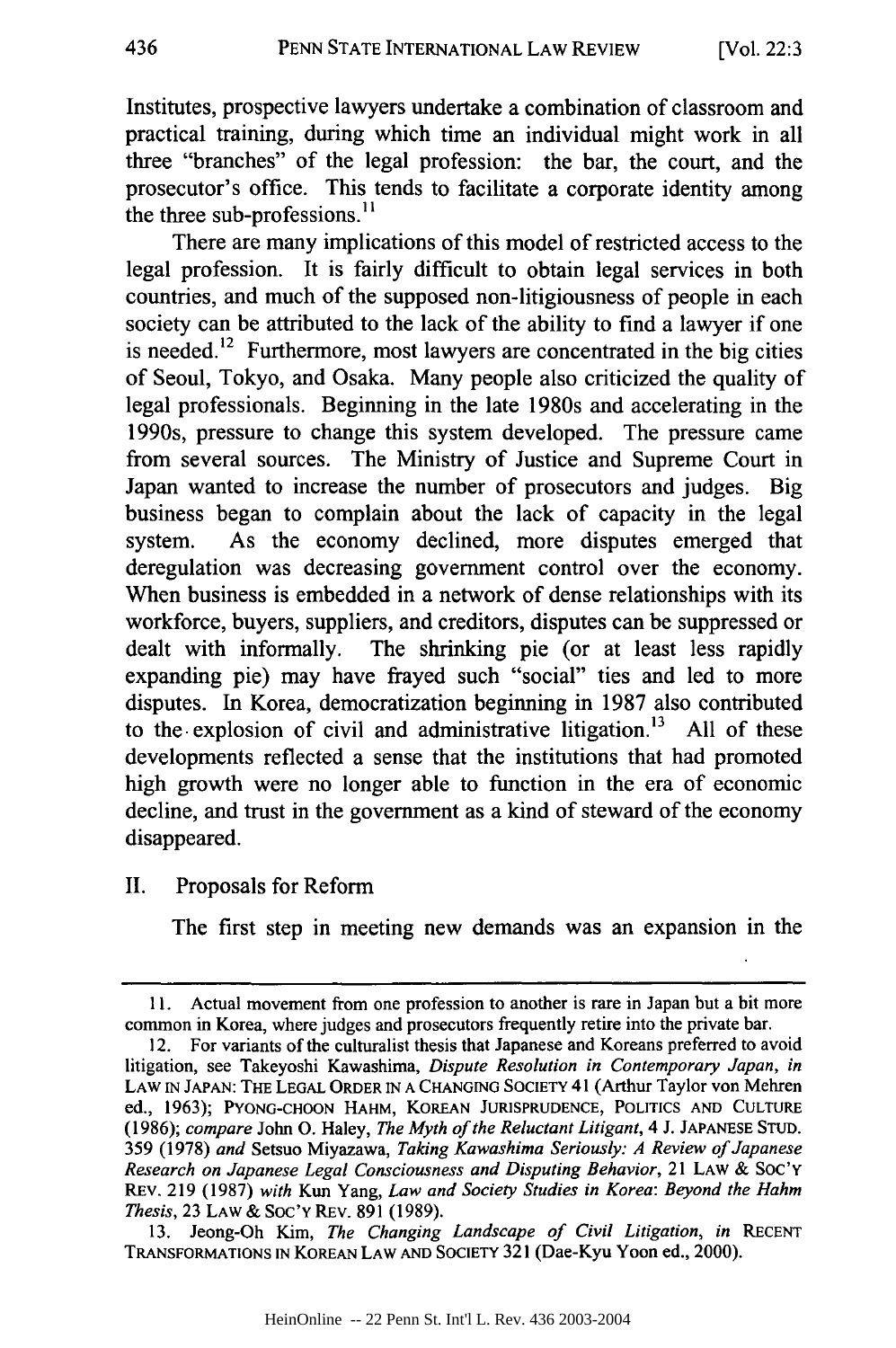number of bar passers. Beginning in the early 1990s, both countries gradually expanded the number of passers to the current levels of over 1000 bar passers a year. Nevertheless, the approach is still a quota system, allowing only a certain number of the top exam takers to pass. Passage is not a matter of setting a standard that anyone can meet.

The first Korean proposal suggesting the adoption of an Americanstyle, three-year graduate law school emerged in 1995 in the Report of the Presidential Commission on the Promotion of Globalization. The proposal was embedded in a broader program of judicial reform, but it was the law school element that emerged as the most controversial.<sup>14</sup> Opponents seized on the "American-style" nature of the institution and sought to block the proposal.

In Japan, the proposal emerged later but gained momentum rather quickly. A consensus on the need to expand the capacity of the legal system to handle civil litigation had been gradually developing in the 1990s. A key juncture for legal education was the convening of a Justice System Reform Council (Council) by legislation in June 1999, constituted under the Cabinet a month later. After two years of deliberations, the Council's recommendations were released on June 12, 2001 **.5** The declared aim of the Council is nothing less than an overhaul of the justice system and the increased resort to law as a means of social ordering in Japan. Specific goals include: (1) the establishment of new systems to process certain cases, such as labor, IP, and family cases; (2) expanding civil execution; (3) lower fees; (4) adoption of a "loserpays" rule; (5) revision of the Administrative Case Litigation Law, whose narrow approach to standing and justiciability restricts effective judicial control of administration; (6) establishment of a public defender system and other systems to improve pretrial detention; and (7) development of victims' rights. As part of a transition towards a "law-governed society," the report calls for an expansion in the number of judges and prosecutors. The report also explicitly seeks to loosen political and administrative control and move from "ex ante/planning" toward what the report characterizes as an "ex post review/remedy" society.

Especially noteworthy for our purposes is reform of the legal training system, with a call for the creation of "law schools" to better train legal professionals. 16 Even before the final report called for graduate law schools, law faculties had begun to develop plans, and

<sup>14.</sup> Jae Won Kim, *supra* note 9, at 8.

<sup>15.</sup> Recommendations of the Justice System Reform Council For a Justice System to Support Japan in the  $21^{st}$  Century (June 12, 2001).

<sup>16.</sup> For details on the proposals, see Setsuo Miyazawa, *Education and Training of Lawyers in Japan: A CriticalAnalysis,* 43 **S.** TEX. L. REv. 491 (2002).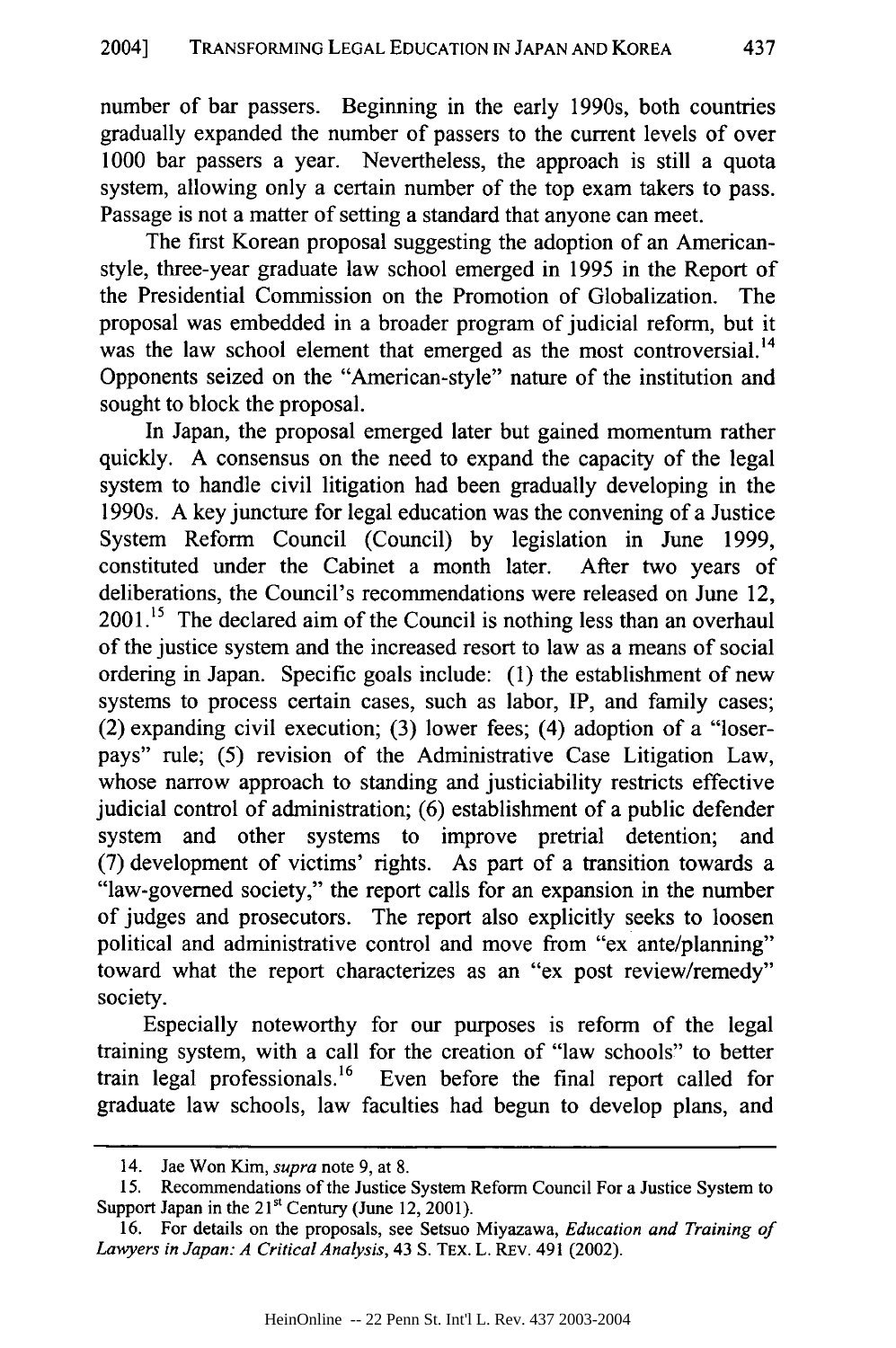momentum developed rapidly for inclusion of the plan in the final report of the Council. A general concept of a new law school quickly steamrolled into a massive effort by private actors, virtually forcing the Council to push for realization of the plan. Legislation passed the  $Diet<sup>17</sup>$ in December 2002, existing law faculties submitted plans for the new law schools to the Ministry of Education in July 2003, and charters were granted to sixty-six out of seventy-two applicant schools in November 2003.'8 The law schools are expected to open their doors in April 2004.

Interestingly, although Korea was the source of the idea for having graduate legal education, the plans encountered political difficulty there. The primary reason was that the Korean bar was better situated than the Japanese bar to fight the proposal. In particular, Lee Hoi Chang, the head of the main opposition party and a former Supreme Court justice, vigorously opposed the proposal. Judges were also opposed to it because, unlike the Japanese judiciary, the Korean judiciary has traditionally been seen as a point of entry into the private bar in Korea. Japanese judges saw an expanded bar as an opportunity to increase the number of judges, whereas Korean judges saw expansion as a threat to their ability to retire into lucrative private sector positions. Because the current system of legal training in Korea is controlled by judges, their assent to the new plan would be crucial for passage. In short, the. constituency for creating new law schools did not coalesce in Korea as it did in Japan.

While the initial proposal was stillborn in Korea, the idea of graduate law schools remains in play. Under President Kim Dae Jung, the proposal resurfaced as part of an overhaul of the education system, but official standards for the schools have not yet been adopted. At least one Korean university has set up, on its own, a three-year graduate legal education program with substantial English language instruction, even though it is not completely clear how this will interface with the bar and what the graduates will do.<sup>19</sup> According to some involved in the process, the goal is to establish Korean lawyers as legal professionals who can serve clients all over Asia; it really is an effort at globalization by Korean educators despite the fact that the government has been slow to approve their plans.

<sup>17.</sup> The Diet is the Japanese national legislature.

<sup>18.</sup> Four of the seventy-two applications were rejected, and two others are pending further review.

<sup>19.</sup> Handong Global University's School of Law, http://www.han.ac.kr/n-english (last visited Mar. 30, 2004).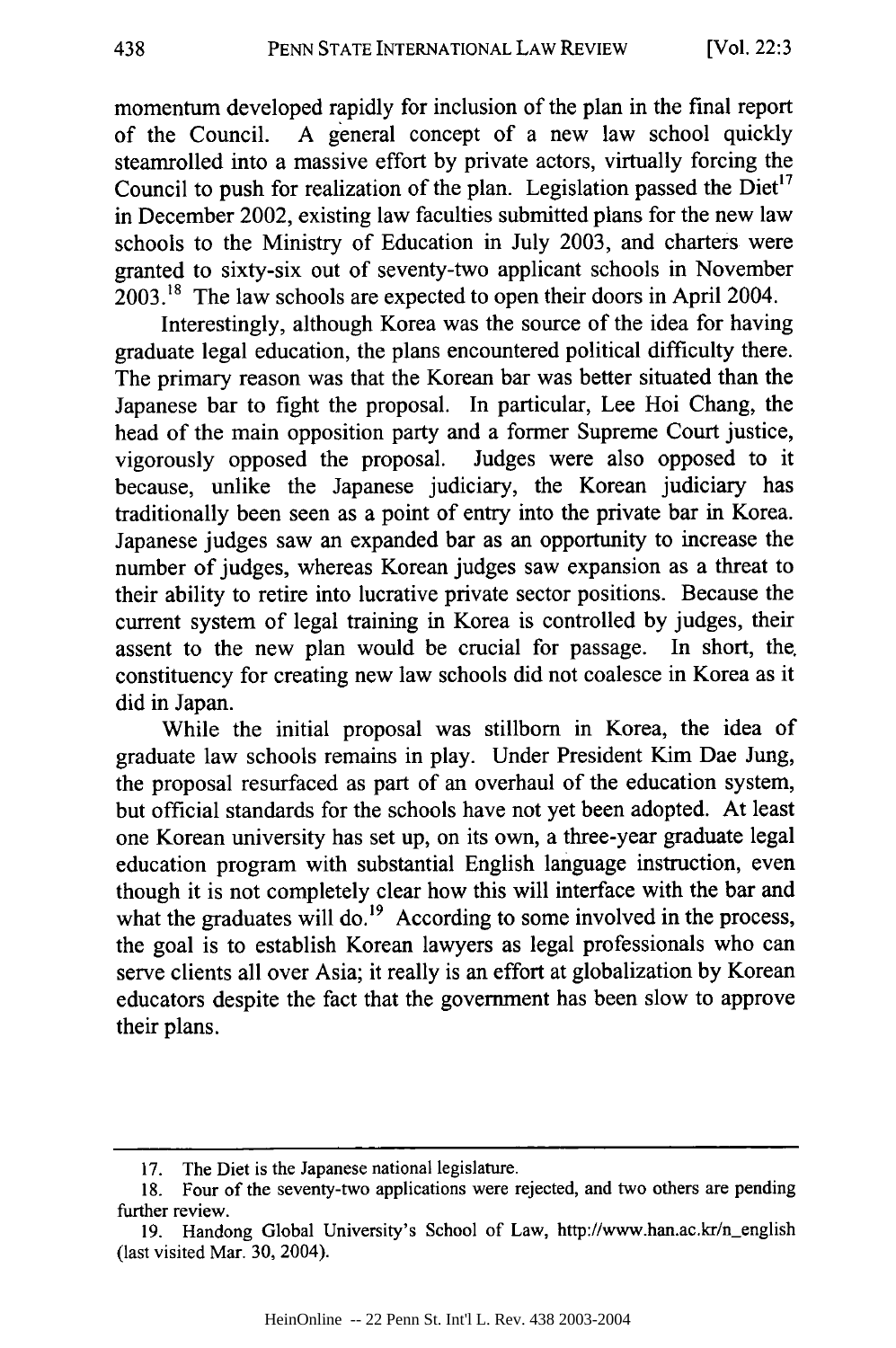#### III. Where Recent Developments Might Lead

While it is still unclear exactly what form graduate legal education will take in Korea and Japan, the debate over legal education reflects the perceived need by the legal professions in both countries to globalize, to expand, and to upgrade their professional skills for a new, more competitive economy. Whether or not the new systems will be effective in meeting those goals is unclear. In my view, as long as there is a quota system or a quota approach for admission to the legal profession, there will be great pressure on legal education, of whatever form, to serve primarily as a kind of bar preparation course, rather than as a truly professional education that emphasizes skills. The quota system acts as an artificial source of scarcity in the market for legal services, and even the most talented applicants have an incentive to focus on passing the exam rather than acquiring skills. Interestingly, the continued presence of the post-bar legal training institutes, no doubt necessary as a political compromise to ensure the passage of law school reform proposals, means that the law school will not be the primary site for skills acquisition.

The mid-1990s reform proposals in Japan and Korea called for nothing less than a complete overhaul of the systems of legal education and training. Nominally "American" in style, the proposals were indigenously produced and reflected borrowing rather than imposition. They should be understood as reflecting local politics, as demonstrated by the different fates of law school proposals in Japan and Korea. Japan is moving headlong into an ill-defined transformation, while the Korean proposal remains in limbo. The shifting focus of legal education in Japan toward training professionals rather than generalists for the bureaucracy and business, heralds a broader social transformation in which lawyers are likely to be leading figures.<sup>20</sup> This transformation bears close watching in years ahead.

<sup>20.</sup> Curtis J. Milhaupt & Mark D. West, *Law's Dominion and the Market for Legal Elites in Japan,* Michigan Law and Economics Research Paper No. 02-006 (2002), http://www.law.umich.edu/centersandprograms/olin/abstracts/discussionpapers/2002/We st02006.PDF, Columbia Law and Economics Working Paper No. 206 (2002), http://www.law.columbia.edu/center\_program/law\_economics/wp\_listing\_1/wp\_listing/2 01210?exclusive=filemgr.download&file id=6989&rtcontentdisposition=filename%3Dw p206.pdf (subsequently published in 34 LAW & POL'Y INT'L Bus. 451 (2003)).